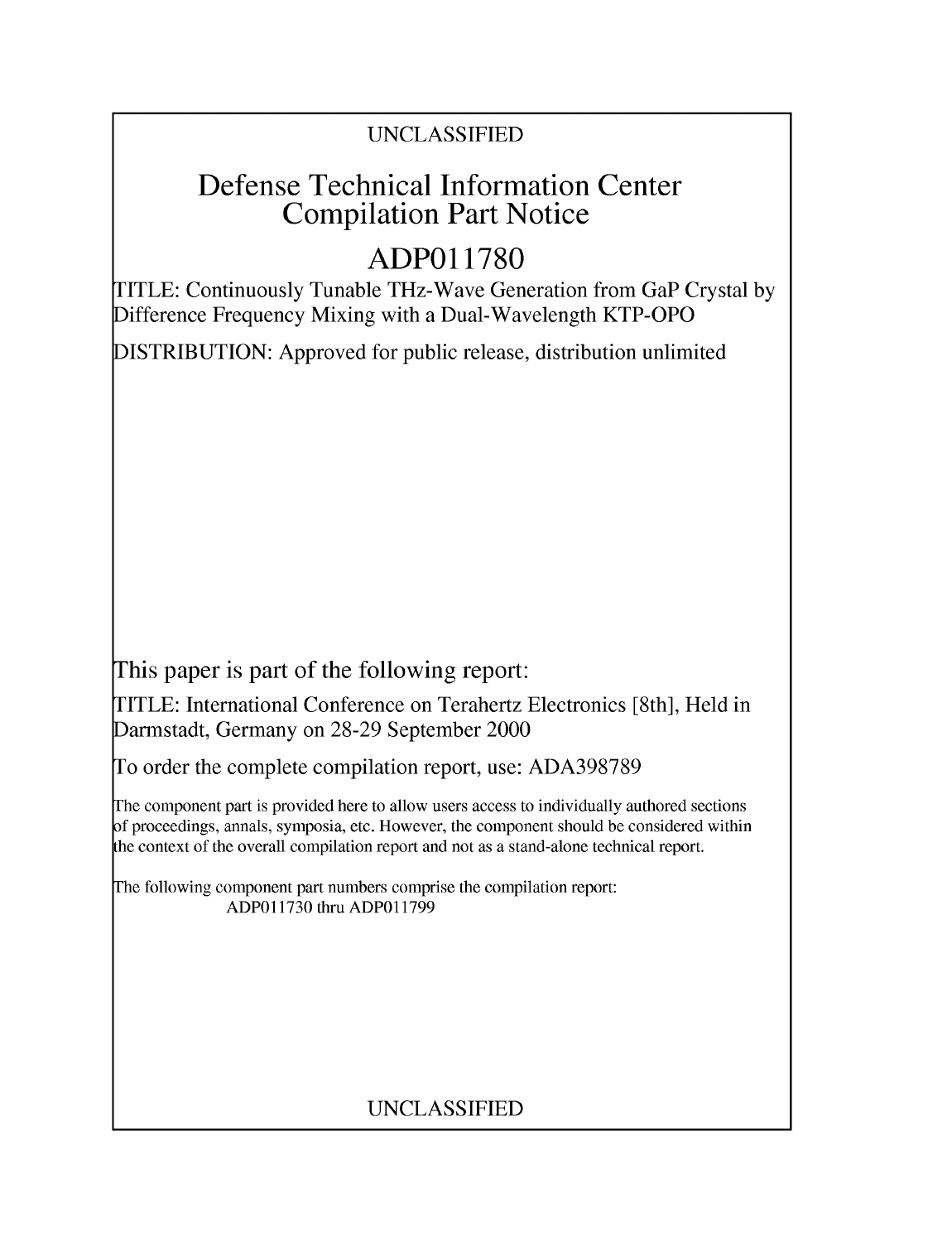### Continuously Tunable THz-Wave Generation from GaP Crystal by Difference Frequency Mixing with a Dual-Wavelength KTP-OPO

Tetsuo Taniuchi, Jun-ichi Shikata, and Hiromasa Ito

has been achieved by difference frequency generation<br>(DFG) in a GaP crystal, with a KTiOPO<sub>4</sub> (KTP) DFG is in the range of 1-1.15  $\mu$ m. DAST is an effective  $\begin{array}{lllllllll} \textbf{(DFG)} & \textbf{in} & \textbf{a} & \textbf{Gar} & \textbf{crys} \\ \textbf{partial} & \textbf{parameteric} & \textbf{oscillator} & \textbf{(OPO)}. & \textbf{We} & \textbf{have} \\ \textbf{densled a } & \textbf{dens} & \textbf{cans} & \textbf{cans} & \textbf{cans} \\ \textbf{densled a } & \textbf{dens} & \textbf{cans} & \textbf{cans} & \textbf{cans} \\ \textbf{densled a } & \textbf{cans} & \textbf{cans} & \textbf{cans} & \textbf{cans} \\$ developed a dual signal-wave OPO with two KTP however, there is a large absorption band near 1.11Hz,<br>so that frequency range of DFG was limited to 0.2 crystals of  $\phi = 55$  ° to oscillate wavelengths from 980  $\frac{\text{so that require}}{\text{1.2THz region}}$ . **nm to 990 nm, corresponding to the phase matching** <sup>1.2THz</sup> region.<br>To generate frequencies higher than 1 THz, low-loss wavelength for DFG in GaP. Continuously tunable<br>The crystals in the THz-wave region, such as GaP, ZnTe, or THz-waves were successfully generated in the 0.5 -<br>2.0 THz region, with the angle-tuning of the KTP 2.0 THZ region, with the angle-tuning of the NTP<br>crystal in the OPO cavity. The maximum power of 1.4 crystal is required to possess a large nonlinear coefficient

A coherent tunable terahertz (THz) wave can be parametric oscillation in nonlinear-optic crystals. THz- $KTP$  crystals, we can easily obtain dual wavelengths wave (far infrared) generation by DFG has been reported with separation of 0-10 nm in the range 980 to 990 nm lasers using  $ZnTe$  [2] and LiNbO<sub>3</sub> [3]. THz waves have  $THz$ -wave generation in the range of 0.5 to 2.0 THz is also been generated by THz parametric oscillation (TPO) demonstrated by tuning the angle of KTP. in LiNbO<sub>3</sub> pumped by a Q-switched Nd:YAG laser  $[4]$ , based on stimulated polariton scattering. Recently we **11.** DFG CHARACTERISTICS successfully generated THz waves tunable from **I** to 3 THz in MgO doped  $LiNbO<sub>3</sub>$ , and we found that Fig.1 shows a schematic diagram for generating THz THz-wave output was nearly five times larger, compared waves by mixing two light waves from OPO, with to undoped LiNbO<sub>3</sub> [5]. The TPO has an advantage that waves by linking two light waves from OFO, with it requires only one pump laser with a fixed wavelength, phase matching conditions in GaP is important, and they however, it has a threshold energy large than 10 mJ. **phase matter** phase matter

On the other hand, DFG has no threshold, and it potentially has wider tunability than TPO by selecting the DFG crystal and input wavelengths. The light sources for DFG must have slightly different wavelengths, with a separation of 0-10 nm, corresponding to the THz frequency.<br>Becaustly we have demanstrated THz wave DEG in where  $\lambda_1$  and  $\lambda_2$  are the input wavelengths,  $\lambda_3$  is the DFG

4-N,N-dimethylamino-4'-N'-methyl-stilbazolium wavelength, and *n., n2, n3* are the refractive indices at tosylate (DAST) [6] crystal using a type II KTiOPO $_4$ (KTP) optical parametric oscillator (OPO) with dual (KTP) optical parametric oscillator (OPO) with dual<br>wavelengths near 1064 nm [7]. The organic crystal **OPO**  $\lambda_1 = 980 \text{ nm}$  DFG<br>DAST has a large nonlinear-optic coefficient of

 $d_{11}$ =290pm/V [8], which is 10 times larger than that of Abstract- Tunable terahertz (THz)-wave generation  $\frac{d_{11}-290\mu\mu}{L1NbO_3}$ , and phase matching wavelength for collinear

GaAs are useful for DFG interaction. Also, the nonlinear crystal in the OPO cavity. The maximum power of  $1.4$  at the two input optical frequencies. Therefore, GaP crystal is an attractive material for nonlinear interaction *Index Term*- terahertz-wave, optical parametric between optical wave and THz-wave due to wide oscillator, difference frequency generation transmission range of optical and THz waves **[9,10].** In addition, we can easily obtain a large high quality GaP crystal with 2 inches diameter. The phase-matching for THz-DFG can be achieved in the wavelength range of I. INTRODUCTION: 980-1000 nm in GaP crystal [11].

In this paper, we developed a dual signal-wave OPO A coherent tunable terahertz (THz) wave can be using two KTP crystals in the same cavity as a source for generated by difference frequency generation (DFG) or THz-wave DFG with GaP. Using  $\phi = 55^\circ$ ,  $\theta = 90^\circ$  cut by mixing two  $CO<sub>2</sub>$  lasers using GaAs [1], and two dye by angle-tuning the KTP crystals. Continuously tunable

energy conservation: 
$$
\frac{1}{\lambda_1} - \frac{1}{\lambda_2} = \frac{1}{\lambda_3}
$$
  
momentum conservation:  $\frac{n_1}{\lambda_1} - \frac{n_2}{\lambda_2} = \frac{n_3}{\lambda_3}$ 

Recently we have demonstrated THz-wave DFG in where  $\lambda_1$  and  $\lambda_2$  are the input wavelengths,  $\lambda_3$  is the DFG wavelength, and  $n_1$ ,  $n_2$ ,  $n_3$  are the refractive indices at



Research Institute of Electrical Communication, Tohoku University, Sendai 980-8577, Japan Fig. 1 THz-wave generation using a dual-wavelength OPO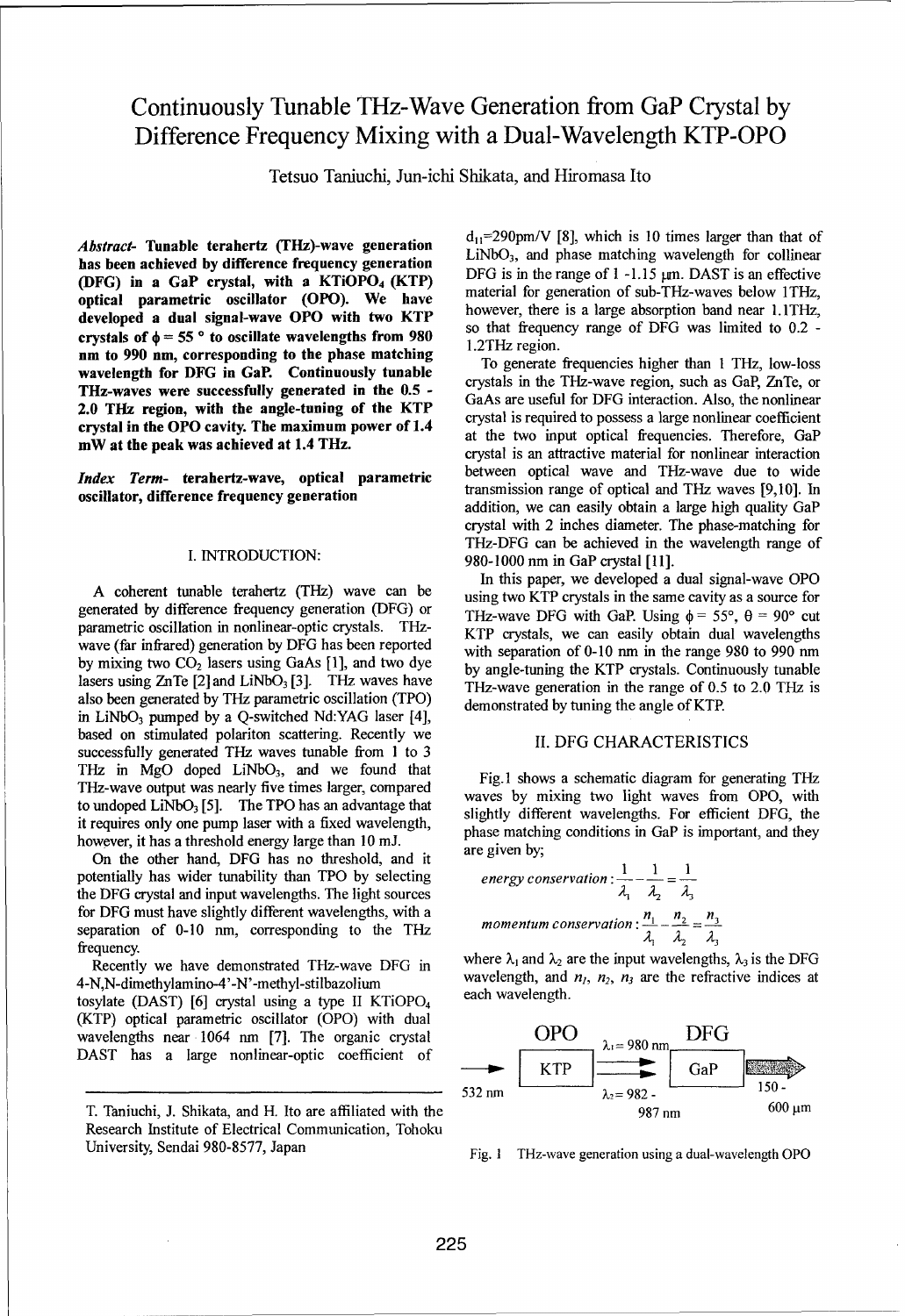The refractive indices  $n_1$ ,  $n_2$  and  $n_3$  of GaP in the optical III. EXPERIMENT and THz region were calculated using the Sellmeier equation [12]. Fig. 4 shows a schematic diagram of the experimental

$$
n^2 = 2.81479 + \frac{6.27677\lambda^2}{\lambda^2 - 0.09116} + \frac{2.05549\lambda^2}{\lambda^2 - 762.1311}
$$

calculation from the Sellmeier equation. The KTP. transmittance of GaP in the THz region is also shown in The pump source for the OPO was a frequency-

$$
L_c = \frac{1}{2\left|\frac{n_1}{\lambda_1} - \frac{n_2}{\lambda_2} - \frac{n_3}{\lambda_3}\right|}
$$

It shows that the collinear phase-matching can be angle-tuning from  $\phi$ = 55 to 59° as shown in Fig.5. achieved with input wavelengths near 980 - 990 nm in Fig. 6 shows typical output spectrum of generated order to generate 0.5 to 2 THz frequencies. For example, signal waves. P<sub>1</sub> and P<sub>2</sub> are obtained power at  $\lambda_1$  and  $\lambda_2$ . 1.5 THz  $(\lambda_3 = 200 \text{ }\mu\text{m})$  can be generated with input  $P_2$  is slightly lower than P<sub>1</sub> because of the pump wavelengths of 980 nm  $(\lambda_1)$  and 985 nm  $(\lambda_2)$ . depletion. The output power and the spectral bandwidth



Fig.2 Characteristics of GaP in THz-wave region



Fig.3 Coherence length for DFG vs input wavelength  $\lambda$  1 Fig.5 Signal wavelength vs KTP angle  $\phi$ 

arrangement for THz- wave generation in GaP by mixing <sup>1</sup> dual wavelengths of KTP-OPO, which has two KTP crystals in the same cavity. The oscillating wavelengths Fig.2 shows measured refractive indices [13] and the can be independently controlled by the angle-tuning of

Fig.2. The GaP crystal is transparent below 2.7THz. doubled Q-switched Nd:YAG laser, with a pulse duration The coherence length  $L_c$  for DFG is obtained by: of 10 ns and 20 Hz-repetition rate. The OPO cavity was <sup>1</sup>150-mm long, which consisted of two 15mm-long KTP crystals and two highly reflective flat mirrors with 98% (input) and 82% (output). The threshold energy of the *KTP-OPO* was 3 mJ, and an output energy of 0.3 mJ was obtained with a pump energy of 4 mJ. In the KTP-OPO, Fig. 3 shows the coherence length  $L_c$  as a function of the it is possible to generate signal waves with relatively input wavelength  $\lambda_1$ , calculated using the above equation. narrow bandwidths in the range of 980 to 990 nm by the

(0.2 nm) did not change throughout the tuning range.



Fig. 4 Experimental arrangement for THz-DFG in GaP

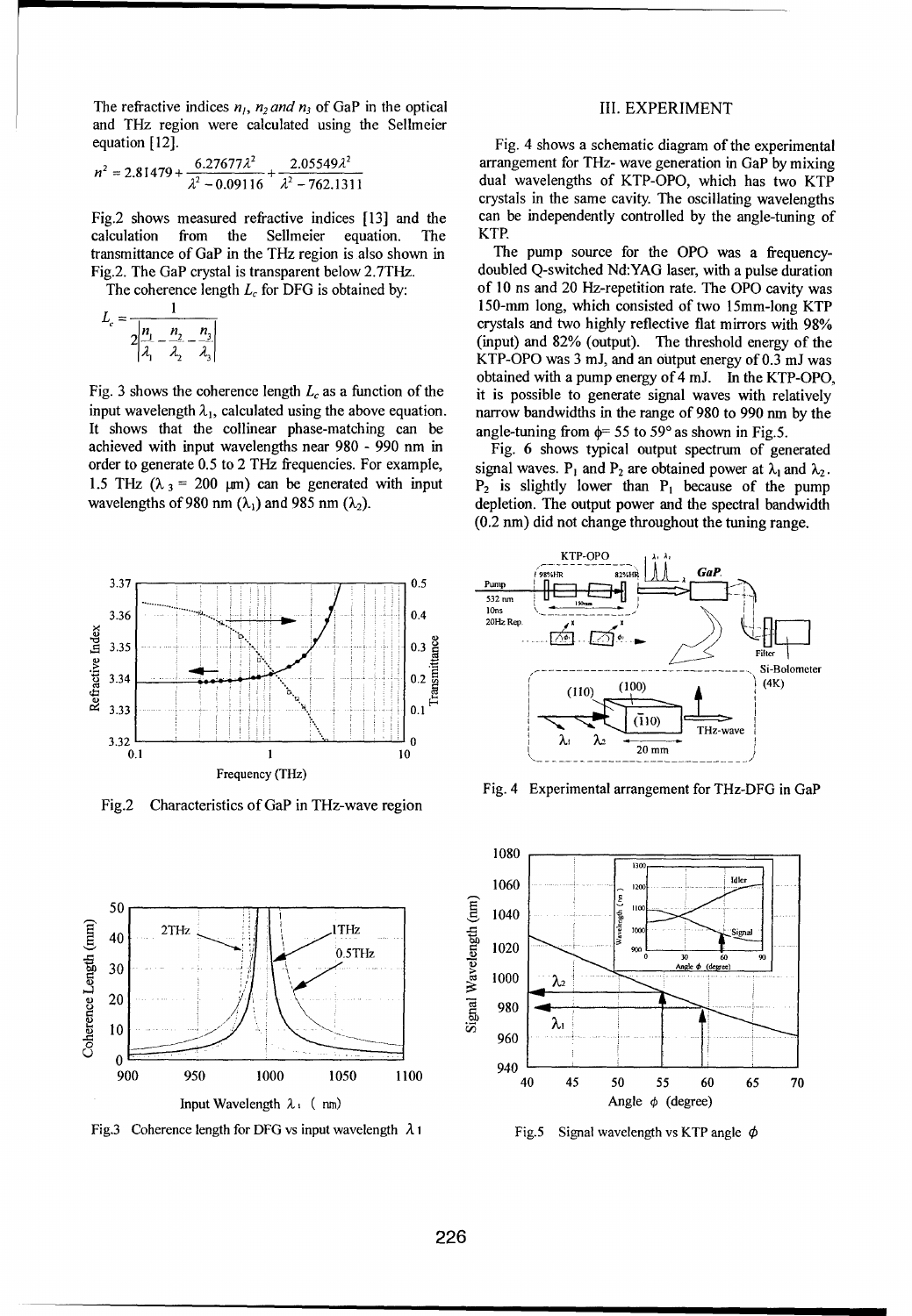

Fig.6 Signal spectrum of the dual signal-wave KTP-OPO Fig.8 DFG output energy vs input energy



undoped 20mm-long GaP crystal with high resistivity is a suitable light source for generating a suitable light source for  $\frac{100}{100}$  Cause  $\frac{100}{100}$  Cause  $\frac{100}{100}$  Cause  $\frac{100}{100}$  Cause  $\frac{100}{100}$  Cause ( $> 10^6$  Ωcm). The direction of input waves was along <110> direction of the GaP crystal. The generated THz-wave was collimated with a parabolic mirror and detected using a Si bolometer (4.2 K), as shown in Fig.4.<br>The authors are greatly indebted to Dr. K. Kawase for<br>The maximum DEG output was obtained when the The authors are greatly indebted to Dr. K. Kawase for The maximum DFG output was obtained when the The authors are greatly indebted to Dr. K. Kawase for relations of the incident ortical ways use useful discussion about DFG crystals, and to C. Takyu of polarization of the incident optical waves was useful discussion about DFG crystals, and to C. The memorial particle of the CION direction of the GaB crystal our institute for their excellent technical support. perpendicular to the <100> direction of the GaP crystal. The polarization of the generated THz-wave, measured by rotating the wire-grid polarizer, was parallel to the References <100> direction of the GaP crystal.

generated in the range of 0.5 to 2.0 THz by angle-tuning Tannenwald, and B. J. Clifton, "CW generation of tunable narrow-band far-infrared radiation", J. Appl. the KTP crystals as shown in Fig. 7. In this experiment, the angle narrow-band far-infrared radiation<br>the angle of the first KTP was fixed to generate signal Phys., Vol.45, No.9, pp. 3972-3974 (1974) the angle of the first KTP was fixed to generate signal Phys., Vol.45, No.9, pp. 3972-3974 (1974)<br>
[2] N. Matsumoto and T. Yajima, "Far-infrared wave at  $\lambda_1 = 980$  nm and the second KTP was tuned at  $\frac{1}{2}$  N. Matsumoto and T. Yajima, "Far- $\lambda_2$ = 982 - 987 nm. The peak power of the THz-wave was generation by self-beating of dye laser light",<br>https://www.html are beak power self-beat 1.4 THz when input oversee power Jpn. J. Appl. Phys., Vol.12, No.1, pp. 90 about 1.4 mW at 1.4 THz, when input average power  $\begin{bmatrix} 3 \end{bmatrix}$  K. H. Yang, J. R. Morris, P. L. Richards, and Y. R. was 5 mW. The decrease in the generated THz-wave  $\begin{bmatrix} 3 \end{bmatrix}$  K. H. Yang, J. R. Morris, P. L. Richards, and Y. R. above 2 THz is due to the absorption in GaP. The shell, rilase-matched far-infrared generation by applical mixing of dye laser beams". Appl. Phys. Lett., bandwidth of the THz wave obtained was estimated to be  $\frac{1}{23}$ , No. 12, pp. 669-671 (1973) about 60 GHz, corresponding to the optical spectral  $[4]$  M. A. Piestrup, R. N. Fleming, and R. H. Pantell, bandwidth of 0.2 nm. To generate a narrow THz wave,<br>"Continuously tunable submillimeter wave source", the spectral bandwidth of the KTP-OPO must be Appl. Phys. Lett., Vol. 26, No. 8, pp. 418-421 (1975) narrowed by inserting a grating element in the cavity. **Appl. Phys. Lett., Vol. 20, No. 8, pp. 418-421** (1975)<br>[5] J. Shikata, K. Kawase, K. Karino, T. Tanjuchi, and H.

input energy. It is shown that DFG output energy ito, Tunable terahertz-wave parametric oscillators is the second of the second of the second of the second of the second of the second of the second of the second of the sec increases proportional to square of input energy. We can



range of 5mW(average).

**1.0 <b>1.0** THz-wave generation 1Hz Frequency (THz) demonstrated using a dual-wavelength KTP-OPO. The frequency of the THz wave was tuned in the 0.5 to 2.0 Fig.7 Frequency dependence of DFG output power THz range by varying the KTP crystal angle in the OPO cavity. Maximum peak power of 1.4mW was obtained at The DFG experiment was carried out with an 1.4 THz. The dual-signal wave KTP-OPO presented here<br>odoned 20mm-long GaP crystal with high resistivity is a suitable light source for generating a widely tunable

- A continuously tunable THz-wave was successfully [1] R. L. Aggarwal, B. Lax, H. R. Fetterman, P. E.<br>A continuously tunable THz-wave was successfully [1] R. L. Aggarwal, B. Lax, H. R. Fetterman, P. E.
	-
	-
	-
- Fig.8 shows the DFG output energy as a function of [5] J. Shikata, K. Kawase, K. Karino, T. Taniuchi, and H.<br>Ito, "Tunable terahertz-wave parametric oscillators"